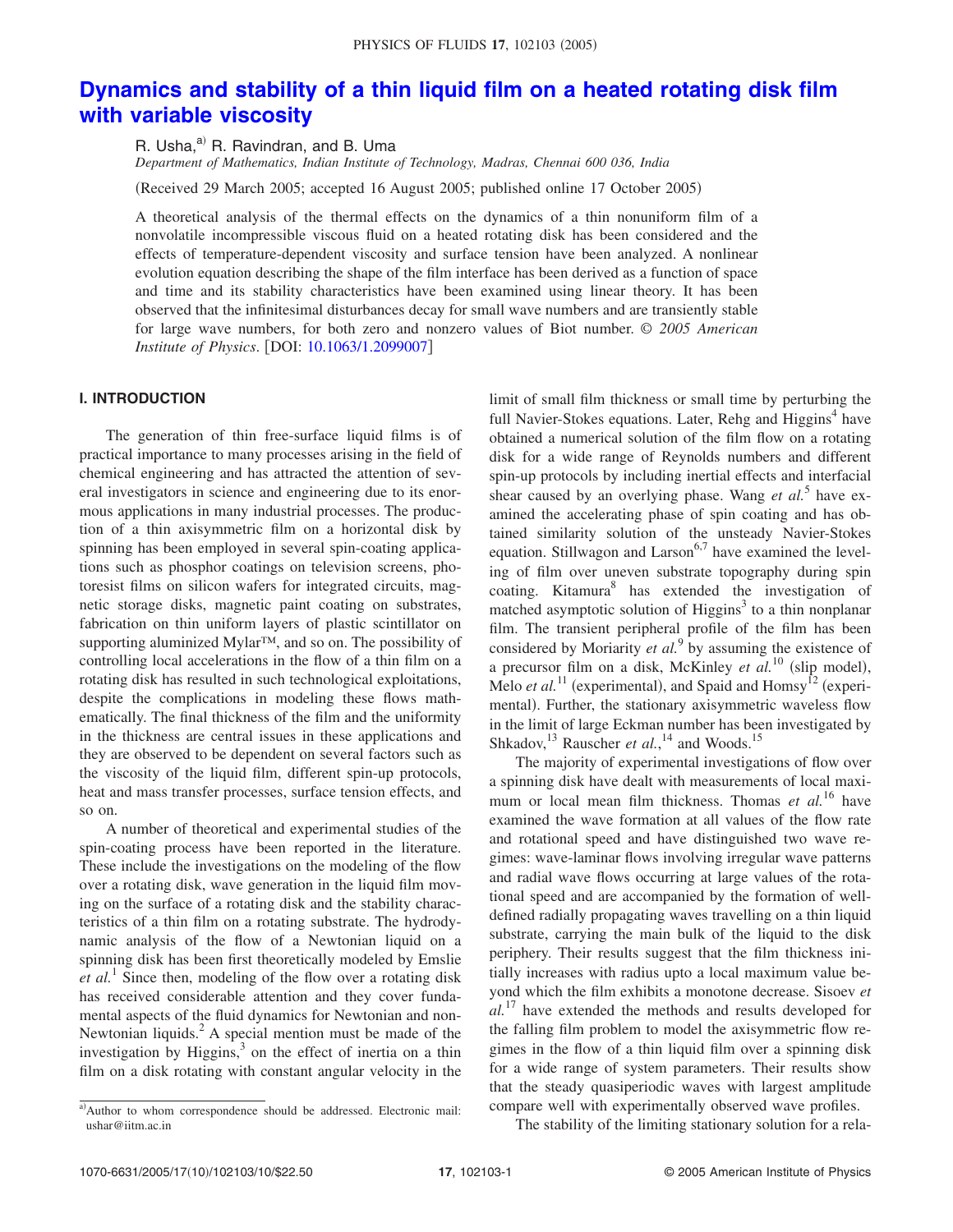tively thin film has been investigated using an asymptotic method<sup>13,18,19</sup> or a numerical method.<sup>20</sup> The numerical solution by Sisoev and Shkadov, $^{20}$  under the assumption of local plane parallelism, on the stability of a steady axisymmetric flow of a film with a relatively small thickness on the surface of a rotating disk, has indicated a stabilizing effect of the surface tension. The spatial stability of a liquid film on a rotating disk has been examined by Eliseev<sup>21</sup> within a framework of linear theory and his results have shown that the wavelength of the perturbation determines the radial domain of the instability, which becomes wider with increasing wavelength. Charwat *et al.*<sup>18</sup> have examined the linear stability of the flow in the case of large Eckman number in the small wave number limit. Their results show that axisymmetirc perturbations have the largest amplification factors and coriolis forces exert a stabilizing influence. Needham and Merkin<sup>19</sup> have examined the unsteady flow driven by perturbations applied to the flux. Woods<sup>15</sup> has performed a linear stability analysis of spiral perturbations using lubrication approach. The above investigations<sup>13–21</sup> describe the film flow over a spinning disk in the case of constant fluid feeding to the center of the disc. In all these studies, steady or unsteady wave regimes exist in time, and their parameters strongly depend on the surface tension.

The above-mentioned investigations, however, have not incorporated the influence of heat transfer in the liquid phase and the thermocapillary force at the liquid-gas interface on the development of flow and thickness of the liquid film on a spinning disk, which arise due to temperature difference between the disk and the ambient gas and the initial liquid. Dandapat and  $\text{Ray}^{22,23}$  have analyzed the flow of a thin liquid film of uniform thickness over a cold/hot rotating disk when the disk is either cooled or heated axisymmetrically from below. Usha and Ravindran<sup>24</sup> have considered the development of a heat conducting fluid film of nonuniform thickness on a rotating disk that is cooled axisymmetrically from below and have solved the evolution equation for transient film thickness numerically. Recently, Kitamura<sup>25</sup> has investigated the film flow of nonuniform thickness on a heated rotating disk and has focused on the effects of heat transfer on a nonvolatile fluid film whose viscosity and surface tension vary with temperature. A uniform temperature on the disk has been imposed and the thermal effects on the transient film profile has been examined. An analytical expression for transient film thickness of a nonuniform film profile has been obtained by a perturbation method. Kitamura's solution, obtained at small radius shows that viscosity decreasing due to heating leads to the film thinning.

Elliott and Hockey,<sup>26</sup> Rehg,<sup>27</sup> and Rehg and Higgins<sup>28</sup> have postulated that the radial striations are a consequence of a Marangoni flow, the secondary flow driven by temperature induced surface tension gradients. In spin coating, surface tension gradients can be induced either by temperature gradients (due to evaporative cooling) or by concentration gradients.  $\text{Reh}g^{27}$  has demonstrated experimentally that the spin-coating conditions that give rise to striations are consistent with Marangoni convection. His results have shown that only solutions of intermediate viscosity show the striations. In the case of high viscosity solutions, Marangoni convection



FIG. 1. Schematic representation of film flow on a heated rotating disk.

is suppressed by large viscous forces. Although the Marangoni number is initially large for low viscosity films and the film is initially susceptible to Marangoni convection,  $\text{Rehg}^{27}$  and Rehg and Higgins<sup>28</sup> have argued that the films spin coated from low viscosity coating solutions are stabilized by the dynamic thinning process. The striations do not grow to appreciable magnitude before the flow is restabilized by viscous forces that become increasingly important as the film rapidly thins. Reisfeld *et al.*<sup>29</sup> have predicted an analogous phenomenon, the formation and suppression of inertial circumferential waves. Using a linear stability analysis, they have shown that spin-coated films are unstable to formation of these waves during spin-up, but as the film thins, the stabilizing effect of viscosity intervenes and the disturbances decay.

In the present study, the dynamics and stability characteristics of the film on a heated rotating disk is examined using linear theory. It is observed that infinitesimal disturbances decay for small wave numbers and are transiently stable for larger wave numbers. The temperature-dependent viscosity has a stabilizing effect on the flow in the film. The results show that the film flow of nonuniform thickness on a heated rotating disk is unstable to formation of waves during spin-up but as the film thins, the stabilizing effect of viscosity intervenes and the disturbance decays. The decay is faster for a film with temperature-dependent viscosity.

#### **II. MATHEMATICAL FORMULATION**

An axisymmetric flow of a nonvolatile incompressible, viscous liquid with an initial temperature of  $T_0$  (the same temperature as the ambient gas) on a horizontal rotating disk with a constant temperature  $T_d$  and a constant angular velocity  $\Omega_0$  is considered (Fig. 1). A variation of temperature in the liquid film produces changes in the values of the physical properties of the liquid. When this variation is small, the changes in physical properties of common liquids, other than (kinematic) viscosity can be assumed to be small. In the formulation, kinematic viscosity and surface tension are assumed to depend on temperature and the other properties are taken to be independent of temperature.<sup>30</sup> The relative variation of surface tension with temperature is small but the resulting shear stress is taken into account in order to incorporate the thermocapillary effect. Further, it is assumed that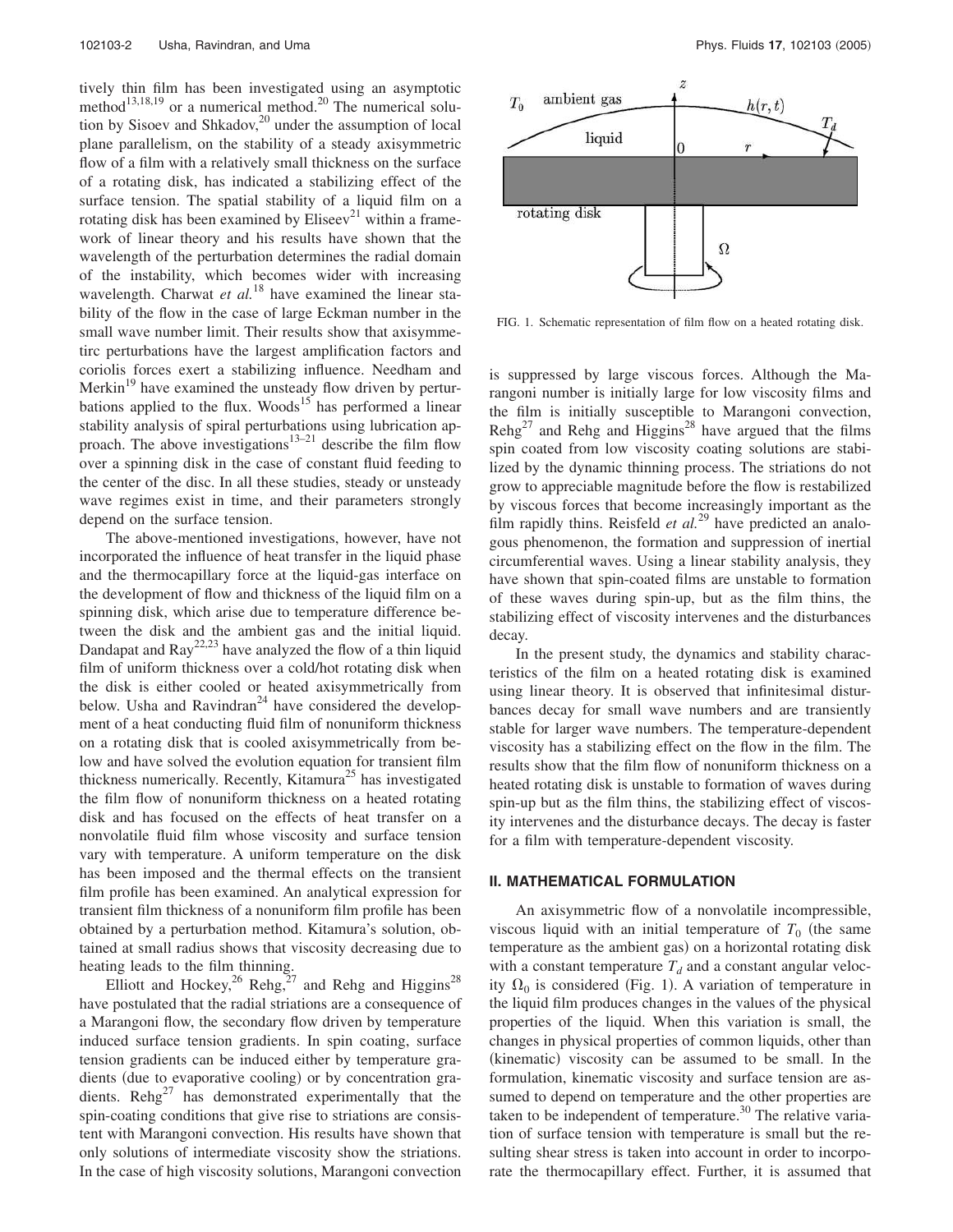$T_d$ −*T*<sup>0</sup> is small in magnitude, the shear stress at the free surface of the fluid caused by the air flow $31$  and the evaporation at the liquid-gas interface<sup>32</sup> are negligible. The cylindrical polar coordinates  $(r, \theta, z)$  in a frame of reference rotating with the disk, where *r* measures the radial distance from the center of the disk,  $\theta$  is the angle from some fixed radial line in the horizontal plane and *z* measures the distance vertically upward from the solid surface of the disk, is used. The liquid-gas interface is located at  $z = h(r, t)$ , where *h* is the film thickness as a function of *r* and *t*. The outward unit normal vector, **n**, and unit tangent vectors  $t_1$  and  $t_2$  are given by

$$
\mathbf{n} = (-h_r, 0, 1)(1 + h_r^2)^{-1/2},\tag{1}
$$

$$
\mathbf{t}_1 = (1, 0, h_r)(1 + h_r^2)^{-1/2},\tag{2}
$$

$$
\mathbf{t}_2 = (0, 1, 0). \tag{3}
$$

The equations of motion, continuity, and energy conservation are

$$
\rho(\mathbf{v}_t + (\mathbf{v} \cdot \nabla)\mathbf{v}) = -\nabla p + \nabla \cdot \overline{\tau} - \rho[2\boldsymbol{\omega} \times \mathbf{v} + \boldsymbol{\omega} \times (\boldsymbol{\omega} \times \mathbf{r}) + \mathbf{g}],
$$
\n(4)

$$
\nabla \cdot \mathbf{v} = 0,\tag{5}
$$

$$
\frac{\partial T}{\partial t} + \mathbf{v} \cdot \nabla T = \alpha \nabla^2 T,\tag{6}
$$

where  $\rho$ ,  $p$ ,  $\bar{\tau}$ , and  $\alpha$  are the density, the pressure, the viscous stress tensor, the thermal diffusivity of the liquid, respectively, and  $\bf{v}$  and  $\bf{\omega}$  are the fluid velocity vectors with components  $(u, v, w)$  and angular velocity vector  $(0, 0, \Omega_0)$ , respectively;  $\mathbf{g} = (0,0,g)$  is the gravitational vector, **r**  $=(r,0,0)$  is the radius vector, and *T* is the temperature of the fluid. The boundary conditions are

$$
\mathbf{v} = 0, \quad T = T_d \quad \text{on} \quad z = 0 \tag{7}
$$

(no-slip condition, constant temperature at the disk),

$$
\mathbf{n} \cdot \overline{\mathbf{T}} \cdot \mathbf{n} = -\nabla \cdot \mathbf{n}\sigma \quad \text{on} \quad z = h(r, t)
$$
 (8)

(balance of normal stress at the free surface),

$$
\mathbf{n} \cdot \overline{\mathbf{T}} \cdot \mathbf{t}_1 = (1 + h_r^2)^{-1/2} (\sigma_r + h_r \sigma_z) \quad \text{on} \quad z = h(r, t) \tag{9}
$$

(balance of shear stress at the free surface),

$$
\mathbf{n} \cdot \overline{\mathbf{T}} \cdot \mathbf{t}_2 = 0 \quad \text{on} \quad z = h(r, t) \tag{10}
$$

(balance of shear stress at the free surface),

$$
-k\mathbf{n} \cdot \nabla T = L_h(T - T_0) \quad \text{on} \quad z = h(r, t) \tag{11}
$$

continuity of heat flux; Newton's law of cooling at the free surface),

$$
w = h_t + uh_r \quad \text{on} \quad z = h(r, t) \tag{12}
$$

(kinematic boundary condition at the free surface),

where  $\overline{T}$  is the stress tensor,  $\sigma$  is the coefficient of surface

,

tension,  $k$  is the thermal conductivity, and  $L_h$  is the heat transfer coefficient.

Nondimensionalizing the governing equations and boundary conditions using dimensionless (asterisks) variables

$$
h^* = \frac{h}{h_0}, \quad z^* = \frac{z}{h_0}, \quad r^* = \frac{r}{L}, \quad t^* = \frac{t\Omega_0^2 h_0^2}{\nu_0},
$$
  

$$
u^* = \frac{u\nu_0}{\Omega_0^2 L h_0^2}, \quad v^* = \frac{v\nu_0^2}{\Omega_0^3 L h_0^4}, \quad w^* = \frac{w\nu_0}{\Omega_0^2 h_0^3}, \quad p^* = \frac{p}{\rho \Omega_0^2 L^2},
$$
  
(13)

$$
T^* = \frac{T - T_0}{T_d - T_0}
$$
,  $v^* = \frac{\nu}{\nu_0}$ ,  $\sigma^* = \frac{\sigma}{\sigma_0}$ ,  $Q^* = \frac{Q}{Q_0}$ 

where  $h_0$ , *L*,  $v_0$ , and  $\sigma_0$  are the initial film thickness at  $r=0$ , the disk radius, the kinematic viscosity, and surface tension coefficient of the fluid when  $T = T_0$ , respectively, and  $Q_0$  is the initial fluid volume on the disk, the equations are obtained as (after dropping asterisks)

$$
\epsilon \text{Re}[u_t + uu_r + wu_z] - \epsilon^2 \text{Re}^2 \frac{v^2}{r}
$$
  
= -p\_r + 2\epsilon \text{Re } v + r + 2\epsilon^2 \left[ \nu \frac{u\_r}{r} - \nu \frac{u}{r^2} + (\nu u\_r)\_r \right]   
+ \left[ \nu (u\_z + \epsilon^2 w\_r) \right]\_z, (14)

$$
\epsilon \operatorname{Re} \left[ v_t + u v_r + \frac{u v}{r} + w v_z \right] = \frac{\epsilon^2}{r^2} \left[ v r^3 (v/r)_r \right]_r + (v v_z)_z - 2u,
$$
\n(15)

$$
\epsilon^3 \operatorname{Re}[w_t + uw_r + ww_z] = -p_z - \epsilon \operatorname{Fr} + \frac{\epsilon^2}{r} [vr(u_z + \epsilon^2 w_r)]_r
$$

$$
+ 2\epsilon^2 [vw_z]_z, \qquad (16)
$$

$$
\frac{1}{r}(ru)_r + w_z = 0,\t\t(17)
$$

$$
\epsilon \text{Pe}[T_t + uT_r + wT_z] = \epsilon^2 \left[ T_{rr} + \frac{T_r}{r} \right] + T_{zz},\tag{18}
$$

$$
u = v = w = 0;
$$
  $T = 1$  on  $z = 0,$  (19)

$$
-p + \frac{2\epsilon^2 \nu}{(1 + \epsilon^2 h_r^2)} [w_z + \epsilon^2 u_r h_r^2 - h_r u_z - \epsilon^2 h_r w_r]
$$
  
= 
$$
\frac{\epsilon \overline{W} e}{r(1 + \epsilon^2 h_r^2)^{3/2}} [h_r + \epsilon^2 h_r^3 + rh_{rr}] \text{ on } z = h(r, t),
$$
  
(20)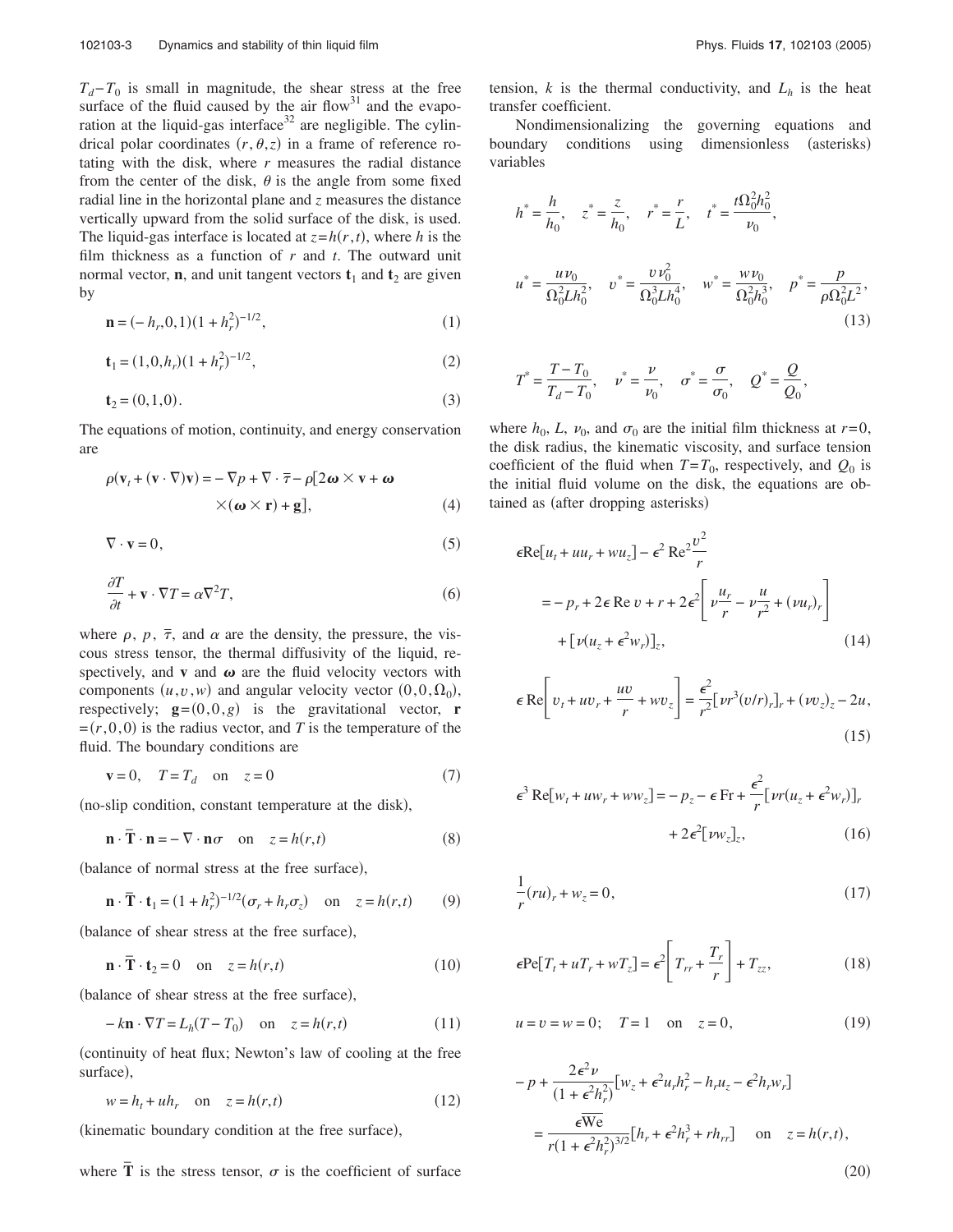$$
\nu[2\epsilon^2 h_r(w_z - u_r) + (1 - \epsilon^2 h_r^2)(u_z + \epsilon^2 w_r)]
$$
  
=  $\bar{\alpha}\epsilon\sqrt{1 + \epsilon^2 h_r^2}(T_r + h_r T_z)$  on  $z = h(r, t)$ , (21)

$$
v_z - \epsilon^2 h_r \left( v_r - \frac{v}{r} \right) = 0 \quad \text{on} \quad z = h(r, t), \tag{22}
$$

$$
T_z - \epsilon^2 h_r T_r = -\operatorname{Bi}(1 + \epsilon^2 h_r^2)^{1/2} T \quad \text{on} \quad z = h(r, t), \tag{23}
$$

$$
-h_t - uh_r + w = 0 \quad \text{on} \quad z = h(r,t), \tag{24}
$$

where  $\epsilon = h_0/L$  is the aspect ratio,  $\text{Re} = \Omega_0^2 L h_0^3 / v_0^2$  is the Reynolds number,  $Fr = g/\Omega_0^2 L$  is the modified Froude number,  $\overline{\text{We}} = \sigma / \rho \Omega_0^2 L^3$  is the modified Weber number,  $\text{Pe} = \Omega_0^2 L h_0^3 \dot{\text{P}} v_0 \alpha$  is the Peclet number,  $\text{Bi} = L_h h_0 / k$  is the Biot number,  $\nu=1-\delta T$ ,  $\delta=-\nu_0^{-1}(d\nu/dT)_{T=T_0}(T_d-T_0)$ ,  $\sigma=1-\hat{\delta}T$ ,  $\hat{\delta} = -\sigma_0^{-1} (d\sigma/dT)_{T=T_0} (T_d - T_0)$ , and  $\bar{\alpha} = \sigma_T (T_d - T_0) / \rho \Omega_0^2 L h_0^2$  is the thermocapillary parameter. Here,  $\delta$  and  $\hat{\delta}$  are positive constants and  $\nu$  and  $\sigma$  are taken in this form because  $\nu$  and  $\sigma$ decrease with temperature for common liquids. The order of magnitude of the nondimensional parameters can be estimated by taking

$$
h_0 = O(10^{-4}) - O(10^{-3})
$$
 m,  $L = O(10^{-2})$  m,  
 $T = O(10^{0})$  deg,  $\Omega_0 = O(10^{1})$  rps

 $\epsilon = O(10^{-2}) - O(10^{-1}), \quad \delta = O(10^{-2}) - O(10^{-1}),$ 

(rps—rotations per second) as Kitamura<sup>25</sup>

$$
\hat{\delta} = O(10^0) - O(10^1),
$$
  
\n
$$
Re = O(10^0), \quad Fr = O(10^0),
$$
  
\n
$$
\overline{We} = O(10^{-1}) - O(10^0), \quad Pe = O(10^0).
$$
\n(25)

#### **III. DERIVATION OF EVOLUTION EQUATION**

The order of magnitude of the parameters  $\epsilon$ ,  $\delta$ , and  $\hat{\delta}$ under consideration [given by Eq.  $(25)$ ] imply that the relative variation of surface tension with temperature is very small as compared to that of viscosity with temperature and therefore, the evolution equation is derived under the assumption that the surface tension is a constant. The dependent variables  $u, v, w, p$ , and T are expanded in powers of  $\epsilon$ and  $\delta$  as

$$
(u,v,w,p,T) = \sum_{\hat{s},\hat{q}} \delta^{\hat{s}} \epsilon^{\hat{q}} [u_{\hat{s},\hat{q}}, v_{\hat{s},\hat{q}}, w_{\hat{s},\hat{q}}, p_{\hat{s},\hat{q}}, T_{\hat{s},\hat{q}}]
$$
(26)

and substituted in Eqs.  $(14)$ – $(23)$ . This results in zero-order and first-order equations in  $\delta$  and  $\epsilon$  as follows;

zero-order equations:

$$
-p_{00r} + r + u_{00zz} = 0,
$$
  
\n
$$
v_{00zz} - 2u_{00} = 0,
$$
  
\n
$$
-p_{00z} = 0,
$$
\n(27)

$$
u_{00r} + \frac{v_{00}}{r} + w_{00z} = 0,
$$

$$
T_{00zz}=0,
$$

$$
u_{00} = 0, v_{00} = 0, \quad w_{00} = 0; \quad T_{00} = 1 \quad \text{on} \quad z = 0,
$$
 (28)

$$
-p_{00} = 0, \quad u_{00z} = 0, \quad v_{00z} = 0,
$$
  
\n
$$
T_{00z} = -\text{Bi } T_{00} \quad \text{on} \quad z = h.
$$
  
\nFirst-order equations in  $\delta$ :

 $-p_{10r} + u_{10zz} - T_{00z}u_{00z} - T_{00}u_{00zz} = 0$ ,  $v_{10zz} - T_{00}v_{00zz} - T_{00z}v_{00z} - 2u_{10} = 0$ ,

$$
-p_{10z} = 0,\t\t(30)
$$

$$
u_{10r}+\frac{u_{10}}{r}+w_{10z}=0\;\! ,
$$

 $T_{10zz} = 0$ ,

 $u_{10} = 0$ ,  $v_{10} = 0$ ,  $w_{10} = 0$ ;  $T_{10} = 0$  on  $z = 0$ ,  $(31)$ 

$$
-p_{10} = 0, \t -T_{00}u_{00z} + u_{10z} = 0, \t v_{10z} = 0,
$$
  
\n
$$
T_{10z} = -\text{Bi } T_{10} \text{ on } z = h.
$$
\n(32)

First-order equations in  $\epsilon$ :

$$
Re[u_{00t} + u_{00}u_{00r} + w_{00}u_{00z}] = -p_{01r} + 2 Re v_{00} + u_{01zz},
$$

$$
\text{Re}\left[v_{00t} + u_{00}v_{00r} + \frac{u_{00}v_{00}}{r} + w_{00}v_{00z}\right] = v_{01zz} - 2u_{01},
$$
\n
$$
-p_{01z} - \text{Fr} = 0,
$$
\n(33)

$$
u_{01r}+\frac{u_{01}}{r}+w_{01z}=0\;\! ,
$$

$$
T_{01zz} = \text{Pe}[T_{00t} + u_{00}T_{00r} + w_{00}T_{00z}],
$$
  

$$
u_{01} = 0, \quad v_{01} = 0, \quad w_{01} = 0; \quad T_{01} = 0 \quad \text{on} \quad z = 0,
$$
 (34)

$$
p_{01} = -\text{We}\left[h_{rr} + \frac{h_r}{r}\right], \quad u_{01z} = \overline{\alpha}[T_{00r} + h_r T_{00z}] \quad \text{on} \quad z = h,
$$
\n(35)

 $v_{01z} = 0$ ,  $T_{01z} = -Bi T_{01}$  on  $z = h$ ,

where  $\text{We} = \sigma_0 / \rho \Omega_0^2 L^3$  is the Weber number. The solutions of Eqs.  $(28)$ – $(35)$  give the radial and axial velocities as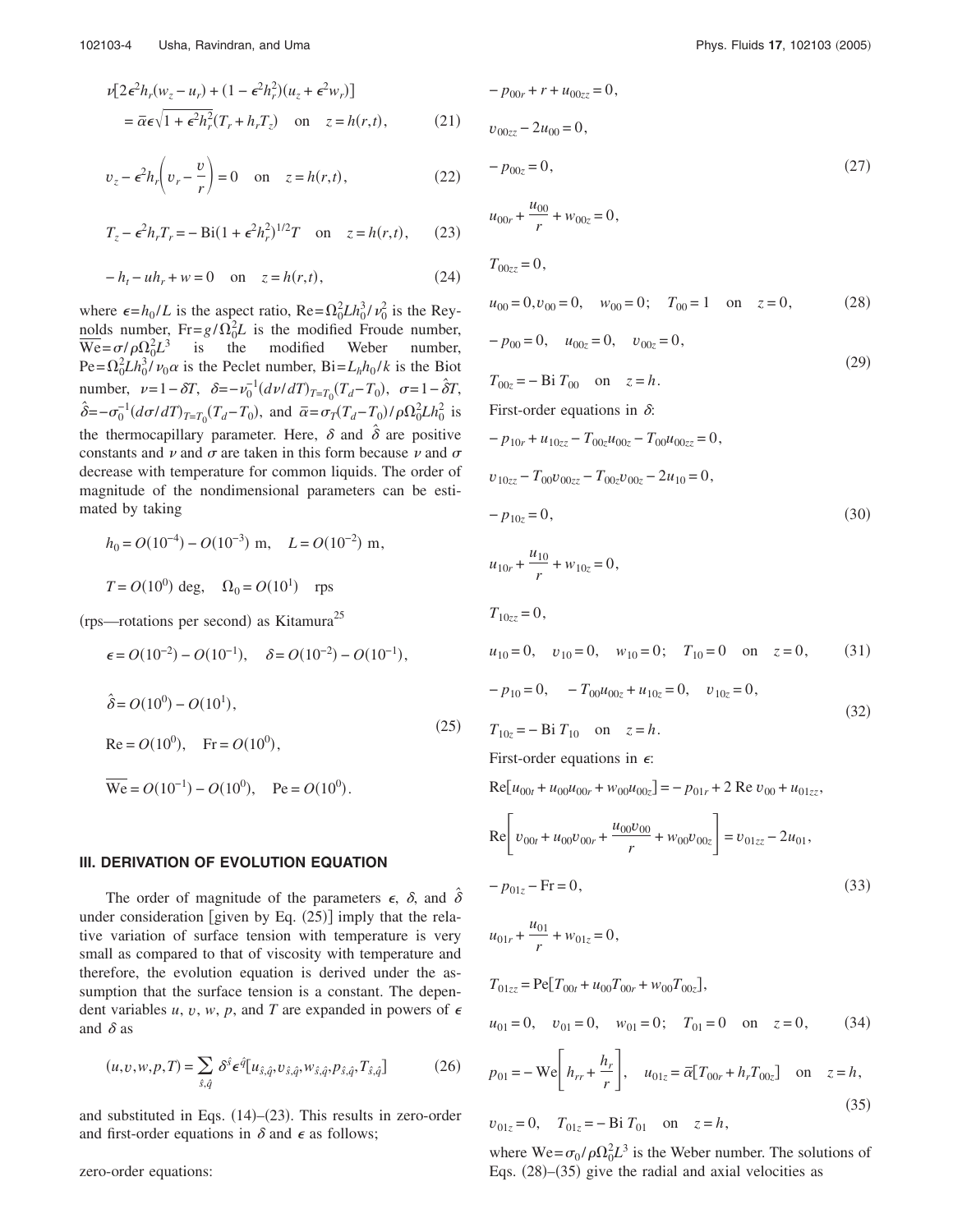$$
u = \frac{1}{2}rz(2h - z) - \frac{\delta r}{6} \left[ \frac{-2 \text{ Bi}}{(1 + \text{Bi } h)} z^3 + 3 \frac{(1 + 2 \text{ Bi } h)}{(1 + \text{Bi } h)} z^2 - 6hz \right]
$$
  
+  $\epsilon \left[ \frac{\text{Bi}}{\bar{\alpha} \frac{(1 + \text{Bi } h)}{(1 + \text{Bi } h)^2}} h_z z + \text{Re} \left( \frac{rz^6}{360} - \frac{rh_z^5}{60} + \frac{r^2 h_r h_z^4}{24} + \frac{2rh^3 z^3}{9} + \frac{rh_z z^3}{6} - \frac{3rh^5 z}{5} - \frac{r^2 h_r h^4 z}{6} - \frac{rh_r h^2 z}{2} \right)$   
+  $\text{Fr} \left( \frac{h_r z^2}{2} - hh_r z \right) + \text{We} \left( h_{rrr} + \frac{h_{rr}}{r} - \frac{h_r}{r^2} \right) \left( \frac{-z^2}{2} + h z \right) \bigg],$  (36)

$$
w = \frac{z^2}{6}(2z - 3rh_r - 6h) + \frac{\delta}{r} \left[ \frac{Bi}{(1 + Bi h)} \frac{r^2 z^4}{12} - \frac{1}{6}r^2 z^3 \right]
$$
  
\n
$$
\times \left( 1 + \frac{Bi h}{(1 + Bi h)} \right) + \frac{r^2 h z^2}{2} \bigg]_r - \frac{\epsilon}{r} \left\{ \frac{Bi}{\alpha} \frac{Bi}{2(1 + Bi h)^2}rh_r z^2 \right\}
$$
  
\n
$$
+ Re \left[ \frac{r^2 z^7}{1260} - \frac{r^2 h z^6}{360} + \frac{r^3 h h_r z^5}{120} + \frac{r^2 h^3 z^4}{18} + \frac{r^2 h_r z^4}{24} \right]
$$
  
\n
$$
- \frac{3r^2 h^5 z^2}{10} - \frac{r^3 h_r h^4 z^2}{12} - \frac{r^2 h_r h^2 z^2}{4} \bigg] + Fr \left[ \frac{rh_r z^3}{6} - \frac{rh h_r z}{6} \right]
$$
  
\n
$$
+ We \left[ \left( rh_{rrr} + h_{rr} - \frac{h_r}{r} \right) \left( -\frac{z^3}{6} + \frac{h z^2}{2} \right) \right] \bigg]_r
$$
 (37)

Substituting Eqs.  $(36)$  and  $(37)$  into the kinematic boundary condition at the free surface given by Eq.  $(24)$ , the evolution equation is obtained as

$$
h_{t} = -\frac{2}{3}h^{3} - rh^{2}h_{r} - \delta \left[ \frac{-Bi}{6(1 + Bi h)} (2rh^{3}h_{r} + h^{4}) \right] + \frac{Bi^{2} rh^{4}h_{r}}{12(1 + Bi h)^{2}} + \frac{2h^{3}}{3} + rh^{2}h_{r} \right] + \epsilon \left[ Re \left( \frac{68h^{7}}{315} + \frac{16rh^{6}h_{r}}{45} \right) \right] - \frac{2r^{2}h^{6}h_{rr}}{15} - \frac{4r^{2}h^{5}h_{r}^{2}}{5} + Fr \left( \frac{h^{3}h_{rr}}{3} + \frac{h^{3}h_{r}}{3r} + h^{2}h_{r}^{2} \right) - We \left( \left( h_{rrr} + \frac{h_{rr}}{r} - \frac{h_{r}}{r^{2}} \right)h^{2}h_{r} + \frac{h^{3}}{3} \left( h_{rrrr} + \frac{2h_{rrr}}{r} - \frac{h_{rr}}{r^{2}} \right) \right) + \frac{h_{r}}{r^{3}} \right) - \overline{\alpha} \frac{Bi h^{2}}{2} \left( \frac{h_{rr}}{(1 + Bi h)^{2}} - \frac{2Bi h_{r}^{2}}{(1 + Bi h)^{3}} \right) + \frac{h_{r}}{r(1 + Bi h)^{2}} \right) - \frac{\overline{\alpha} Bi h h_{r}^{2}}{(1 + Bi h)^{2}} \left[ . \tag{38}
$$

In deriving Eq. (38), the term  $h_t$  contained within the Re term is replaced by its leading order representation in terms of  $r$ , h and its spatial derivative.<sup>29,33</sup> Equation (38) describes the shape of a thin liquid film interface on a rotating substrate [Eq. (38) is a corrected version of Eq. (11) in Kitamura's<sup>25</sup> paper obtained after correcting the mistakes in the sign in certain terms and the error in Eq. (7b) of Kitamura<sup>25</sup>]. Kitamura<sup>25</sup> has obtained an analytical expression for transient film thickness of a nonuniform film profile by solving Eq. (38) by a perturbation method and has examined the thermal effects on the transient film profile. In his analysis, he has neglected the peripheral effects of the liquid film. The results reveal the effects of inertia, gravitational, surface tension, thermocapillary forces and of variable viscosity on the film planarization and thinning. It has been observed that the variable viscosity has the most profound effect on the transient film thickness.<sup>25</sup>

The boundary conditions at the center of the disk  $r=0$ are determined from the symmetry conditions as

$$
\frac{\partial h(r=0,t)}{\partial r} = 0, \quad \frac{\partial^3 h(r=0,t)}{\partial r^3} = 0.
$$
 (39)

The boundary condition at the edge of the finite disk cannot be prescribed in a simple mathematical form due to the complicated edge effect, known as the "teapot" effect;<sup>34,35</sup> fur-<br>ther, Reisfeld *et al.*<sup>29</sup> have pointed out that specifying appropriate boundary conditions at the edge of the disk is difficult and that it requires an intimate understanding of the complicated time-dependent film rupture process taking place in that region. For thin films, this effect is regarded as a local phenomenon occurring at the edge and is thought to have a negligible influence on the solution away from the edge.<sup>3,34</sup> One of the ways of prescribing the boundary conditions at the edge of the disk suggested by  $Tu^{34}$  and Hwang and Ma<sup>35</sup> and implemented in their analysis of thin liquid film on a spinning disk is as follows: They have assumed that the disk hypothetically extends beyond the edge as a smooth flat surface and have taken the boundary condition at the edge of the disk as follows: Let the edge of the disk be  $r_{\text{max}}$ . Then a boundary condition at  $r = r_{\text{max}}$  is

$$
\frac{\partial H}{\partial r}(r = r_{\text{max}}, T) = 0.
$$
\n(40)

The second way of imposing the boundary condition at the edge of the disk is to use the asymptotic properties of Eq. (38) at large values of the radius and use the results of Higgins<sup>3</sup> as the condition at large radial distances (that is, at the edge of the disk). In view of the difficulties in specifying appropriate boundary conditions for the evolution equation, as expressed previously, in what follows, the efforts are towards investigation on the time-dependent basic state and the determination of its stability characteristics using linear theory. The analysis extends the study by Reisfeld *et al.*<sup>29</sup> to the case when the rotating disk is heated from below with the model equation for further analysis as the simplified evolution equation given by

$$
h_{t} = -\frac{2}{3}h^{3} - rh^{2}h_{r} - \delta \left[ \frac{-Bi}{6(1 + Bi h)} (2rh^{3}h_{r} + h^{4}) + \frac{Bi^{2} rh^{4}h_{r}}{12(1 + Bi h)^{2}} + \frac{2h^{3}}{3} + rh^{2}h_{r} \right] + \epsilon \left[ Re \left( \frac{68h^{7}}{315} + \frac{16rh^{6}h_{r}}{45} - \frac{2r^{2}h^{6}h_{rr}}{15} - \frac{4r^{2}h^{5}h_{r}^{2}}{5} \right) \right].
$$
 (41)

It is reasonable to examine the linear instability of a nonstationary problem since there are two sets of solutions to the governing system that are of particular interest. One is spatially uniform and time dependent. It describes a long flat layer of fluid film spreading radially due to centrifugal effects. The second basic state is steady and develops in space.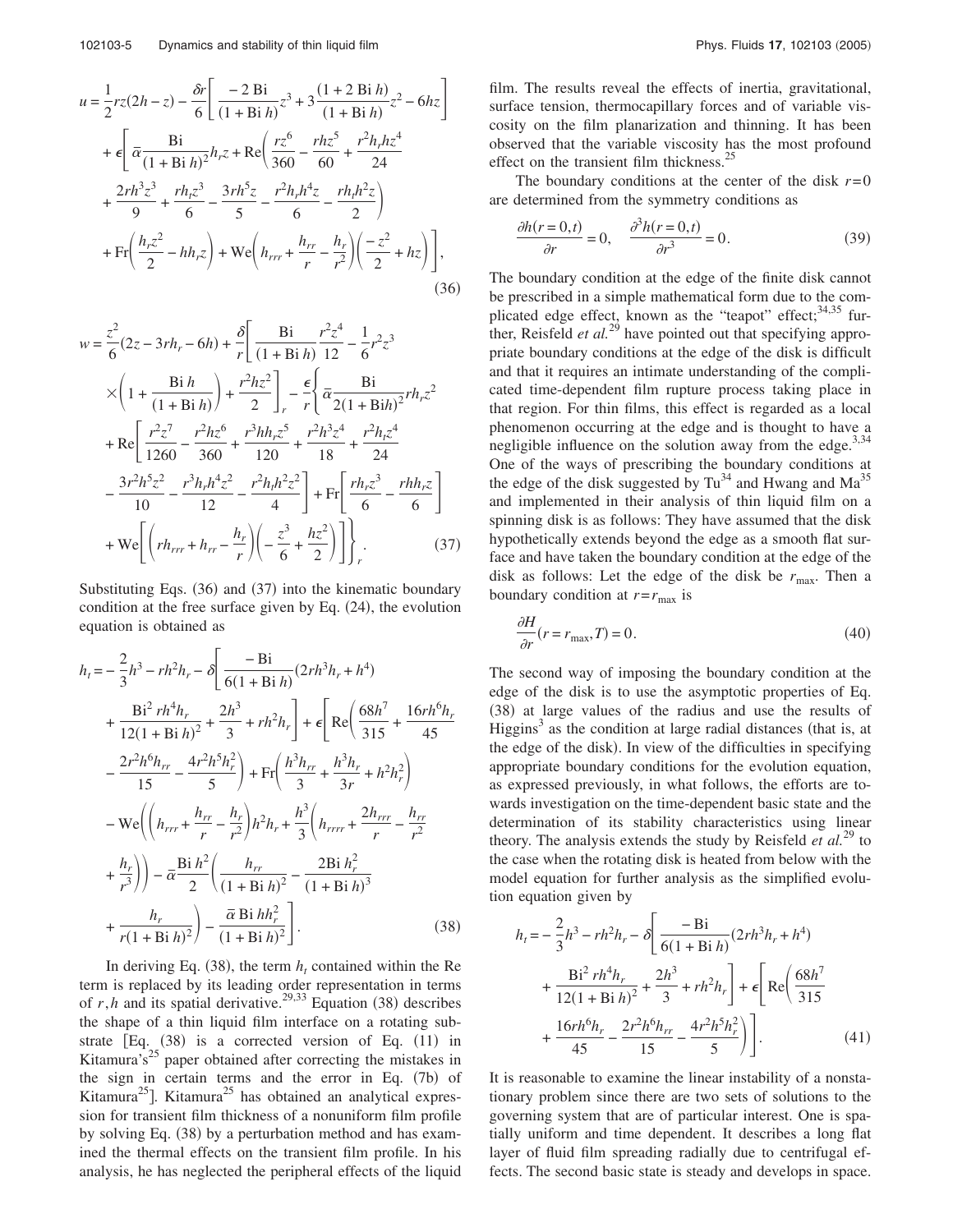It describes a steady layer, which thins in the flow (radial) direction and may terminate in a contact line. In the present study, only the time-dependent spatially uniform basic state is examined and its stability to long wave disturbances is analyzed. Such an analysis of the linear instability of nonstationary problems has been performed by several researchers including Joo *et al.*<sup>36</sup>

### **IV. DESCRIPTION OF TIME-DEPENDENT BASIC STATE**

As the film is draining due to centrifugation, the basic state is time dependent and it is assumed to be flat. The film thickness is independent of the radial position and therefore the dependence on  $r$  is removed by using the following transformation: $3,37$ 

$$
h = \overline{h}(t),
$$
  
\n
$$
u = r\overline{u}(z,t),
$$
  
\n
$$
v = r\overline{v}(z,t),
$$
\n(42)

 $w = \overline{w}(z,t),$ 

where quantities with an overbar denote the basic-state quantities. The resulting nonlinear ordinary differential equation governing the basic state behavior is obtained as

$$
\bar{h}_t = -\frac{2}{3}\bar{h}^3(1+\delta) + \frac{\delta}{6}\left(\frac{Bi}{1+Bi\,\bar{h}}\right)\bar{h}^4 + \epsilon \text{Re}\frac{68}{315}\bar{h}^7,\qquad(43)
$$

where  $\bar{h}(0)$  = 1. For fixed values of the Biot number Bi, Eq. (43) is integrated to give the time-dependent basic state behavior.

Case i: Biot number Bi=0.

The governing basic state equation is obtained from Eq.  $(43)$  as

$$
\bar{h}_t = -\frac{2}{3}\bar{h}^3(1+\delta) + \epsilon \operatorname{Re} \frac{68}{315} \bar{h}^7. \tag{44}
$$

The leading order solution to Eq.  $(44)$  is given by

$$
\bar{h}(t) = \frac{1}{\sqrt{1 + \frac{4}{3}(1 + \delta)t}},
$$
\n(45)

which shows that the thickness of the film decreases monotonically in time and that the thickness goes to zero as  $t \rightarrow \infty$ . The effect of  $\delta$  is to enhance the thinning rate of the film.

Case ii: Biot number  $Bi \neq 0$ .

The differential equation for the basic state is given by Eq. (43) and the leading order solution is obtained as

$$
t - \frac{3}{4(1+\delta)} \left( \frac{1}{\bar{h}^2} - 1 \right) - \frac{3\delta \text{Bi}}{8(1+\delta)^2} \left( \frac{1}{\bar{h}} - 1 \right)
$$
  
- 3 Bi<sup>2</sup>  $\frac{(4\delta + 3\delta^2)}{32(1+\delta)^3}$  ln  $\bar{h}$  + 3 Bi<sup>2</sup>  $\frac{(4\delta + 3\delta^2)}{32(1+\delta)^3}$   
 $\times \ln \left[ \frac{(4+4\delta) + (4+3\delta) \text{Bi } \bar{h}}{(4+4\delta) + (4+3\delta) \text{Bi}} \right] = 0.$  (46)

### **V. LINEAR STABILITY ANALYSIS AND DISCUSSION**

The linearized disturbance equation is obtained from Eq. (41) by perturbing the basic state by a small amount  $h'[h=\overline{h}(t)+\overline{a}h'(r,t)]$  and substituting in Eq. (41) and linearizing in disturbance amplitude " $\vec{a}$ " as

$$
h'_{t} + a_{1}(t)r^{2}h'_{rr} + a_{2}(t)rh'_{r} + a_{3}(t)h' = 0,
$$
\n(47)

where

$$
a_1(t) = \frac{2}{15} \epsilon \operatorname{Re} \overline{h}^6,\tag{48}
$$

$$
a_2(t) = (1 + \delta)\overline{h}^2 - \frac{\delta \text{Bi } \overline{h}^3}{3(1 + \text{Bi } \overline{h})} + \frac{\delta \text{Bi}^2 \overline{h}^4}{12(1 + \text{Bi } \overline{h})^2} - \frac{16\epsilon \text{Re } \overline{h}^6}{45},
$$
 (49)

$$
a_3(t) = \frac{3Bi \bar{h}_t}{(1 + Bi \bar{h})} + \frac{2 Bi \bar{h}^3 (1 + \delta)}{(1 + Bi \bar{h})} + 2(1 + \delta)\bar{h}^2
$$

$$
- \frac{68 \epsilon \text{ Re } \bar{h}^6}{45} - \frac{\delta Bi^2 \bar{h}^4}{3(1 + Bi \bar{h})^2} - \frac{2 \delta Bi \bar{h}^3}{3(1 + Bi \bar{h})}
$$

$$
- \frac{68 \epsilon \text{ Re } Bi \bar{h}^7}{105(1 + Bi \bar{h})}.
$$
(50)

Transforming Eq. (47) into an equation with constant coefficients by the transformation  $r = e^{\xi}, \xi = \ln r$ , gives

$$
h'_{t} + a_{1}(t)h'_{\xi\xi} + [a_{2}(t) - a_{1}(t)]h'_{\xi} + a_{3}(t)h' = 0.
$$
 (51)

Using normal mode analysis and assuming the disturbance quantity  $h'$  in the form

$$
h'(\xi, t) = H_d(t)e^{ik_0\xi},\tag{52}
$$

where  $i = \sqrt{-1}$ , the equation for normal mode amplitude  $H_d(t)$ is obtained as

$$
\frac{\dot{H}_d}{H_d} = \frac{\text{Re}\,\bar{h}^6}{45} \left[ 6\bar{k}^2 + 22\epsilon^{1/2} i\bar{k} + 68\epsilon \right] + \frac{\delta \,\text{Bi}\,\bar{h}^3}{3(1 + \text{Bi}\,\bar{h})}
$$
\n
$$
\times \left[ 2 + i\bar{k}\epsilon^{-1/2} \right] - \frac{\delta \,\text{Bi}^2\,\bar{h}^4}{12(1 + \text{Bi}\,\bar{h})^2} \left[ 2 + i\bar{k}\epsilon^{-1/2} \right]
$$
\n
$$
- \bar{h}^2 (1 + \delta) \left[ 2 + i\bar{k}\epsilon^{-1/2} \right],\tag{53}
$$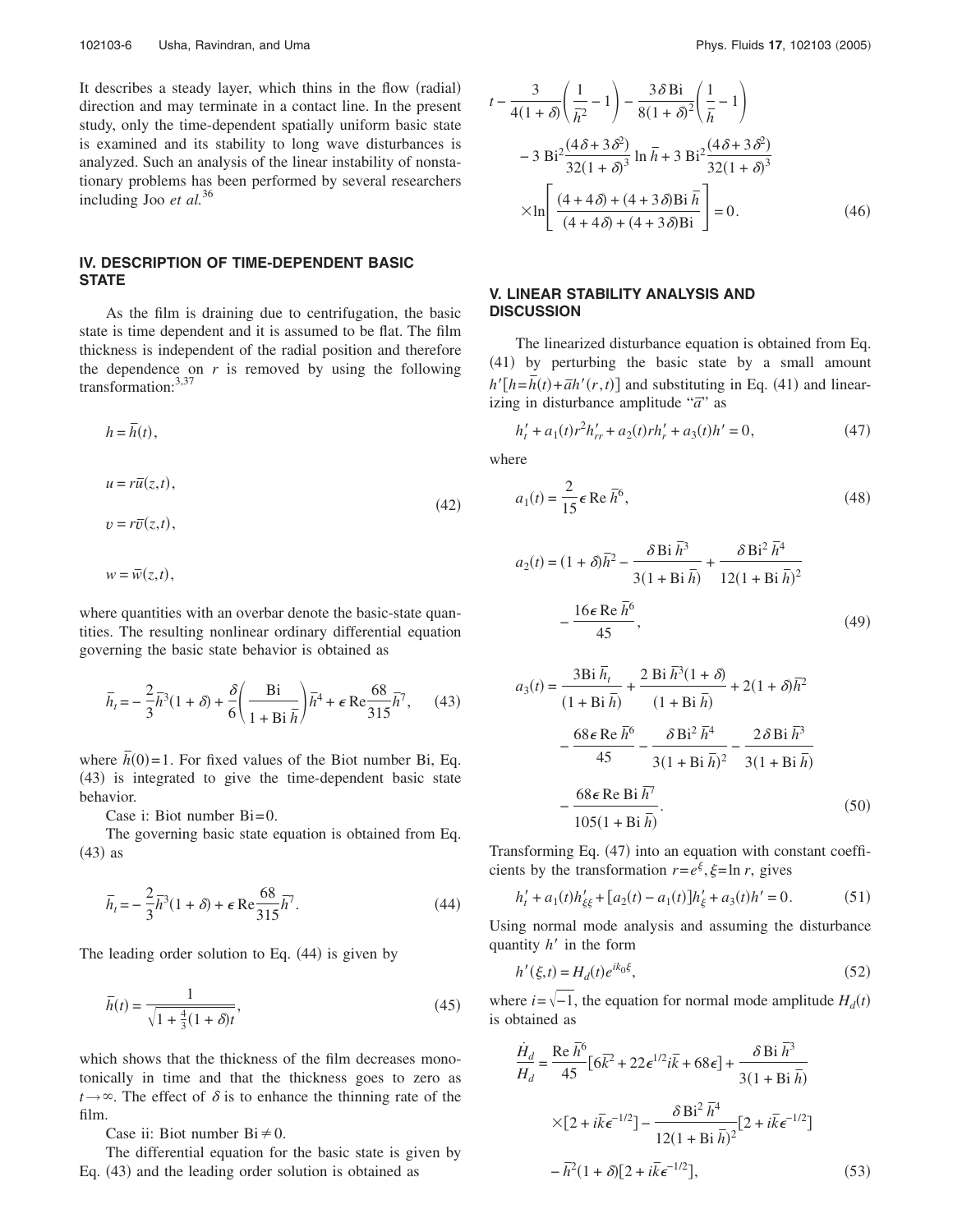

FIG. 2. Normal mode amplitude for a disturbance when Bi=0.0, Re=6.2, and  $\epsilon$ =0.01.



$$
\frac{d}{d\overline{h}}(\ln H_d) = \frac{1}{45\overline{h}_t} \left\{ (6\overline{k}^2 + 22\epsilon^{1/2}i\overline{k} + 68\epsilon) \text{Re }\overline{h}^6 \right. \\
\left. + \frac{15\delta \text{Bi }\overline{h}^3}{(1 + \text{Bi }\overline{h})} [2 + i\overline{k}\epsilon^{-1/2}] - \frac{15\delta \text{Bi}^2 \overline{h}^4}{4(1 + \text{Bi }\overline{h})^2} \right. \\
\left. \times [2 + i\overline{k}\epsilon^{-1/2}] - 45\overline{h}^2 (1 + \delta) [2 + i\overline{k}\epsilon^{-1/2}] \right\}.
$$
\n(54)

In what follows, attention is focused on the region away from the origin where inertial effects are important and where the equations are valid.

It is observed from Eq. (53) that the extremum point in time for  $|H_d|$  occurs whenever

$$
(6\overline{k}^2 + 68\epsilon)\frac{\text{Re }\bar{h}^6}{90} + \frac{\delta \text{Bi }\bar{h}^3}{3(1 + \text{Bi }\bar{h})} - \frac{\delta \text{Bi}^2 \bar{h}^4}{12(1 + \text{Bi }\bar{h})^2} - \bar{h}^2(1 + \delta) = 0,
$$
\n(55)

which gives

$$
k_c^2 = \frac{15(1+\delta)}{\text{Re}\,\bar{h}^4} - \frac{34}{3}\,\epsilon + \frac{5\,\delta\,\text{Bi}^2}{4(1+\text{Bi}\,\bar{h})^2\,\text{Re}\,\bar{h}^2} - \frac{5\,\delta\text{Bi}}{(1+\text{Bi}\,\bar{h})\text{Re}\,\bar{h}^3},\tag{56}
$$

where  $k_c$  is the cutoff wave number. The cutoff wave number for the relative disturbance amplitude is obtained by determining the location of an extremum point for the relative disturbance amplitude  $|H_d|/\bar{h}$  and is given by

$$
k_{rc}^2 = \frac{10(1+\delta)}{\text{Re}\,\bar{h}^4} - \frac{68}{7}\epsilon + \frac{5\,\delta\,\text{Bi}^2}{4(1+\text{Bi}\,\bar{h})^2\text{Re}\,\bar{h}^2}
$$

$$
-\frac{15\,\delta\text{Bi}}{4(1+\text{Bi}\,\bar{h})\text{Re}\bar{h}^3}.\tag{57}
$$

Case i: Biot number Bi=0.

In this case, Eq. (44) governs the behavior of the thinning basic state film and this is substituted into the normal mode equation and integrated. This yields amplitude of the disturbance as

$$
H_d = H_{d0}\overline{h}^3 \exp\left[\text{Re}\left(\frac{\overline{k}^2}{20(1+\delta)} + \frac{17\epsilon}{30(1+\delta)} - \frac{17\epsilon}{70(1+\delta)}\right)\right]
$$

$$
\times (1 - \overline{h}^4) + \frac{17\epsilon\overline{k}^2 \text{ Re}^2}{2100(1+\delta)^2} (1 - \overline{h}^8)\right]
$$

$$
\times \exp\left[i\overline{k}\left\{\epsilon^{-1/2} \text{ Re}\left[\frac{11}{60(1+\delta)} - \frac{17}{140(1+\delta)}\right]\right]
$$

$$
+ \frac{187\epsilon^{3/2} \text{ Re}^2}{6300(1+\delta)^2} (1 - \overline{h}^8) + \frac{3}{2}\epsilon^{-1/2} \ln \overline{h}\right]\right].
$$
(58)

Figure 2 presents the normal mode amplitude for a disturbance that is (a) stable— $S(\vec{k}^2 < k_c^2)$ , (b) transiently stable—*TS*( $\bar{k}^2 = k_c^2$ ), and (c) unstable— $U(\bar{k}^2 > k_c^2)$ . The real exponent in Eq. (58) indicates that  $|H_d/H_{d0}|$  will increase to a finite amplitude for all  $\bar{k}$  but the presence of  $\bar{h}^3$  shows that  $|H_d/H_{d0}| \rightarrow 0$  as  $\bar{h} \rightarrow 0$ .

Davis $38$  has pointed out that the product of these terms leads to a disturbance (called transiently stable: TS) that corresponds to an increase in magnitude of  $|H_d/H_{d0}|$  to a finite amplitude for sufficiently large wave numbers and a decay to zero ultimately  $[Fig. 2(b)]$ . For lower wave numbers, the magnitude of the amplitude disturbance remains stable Fig.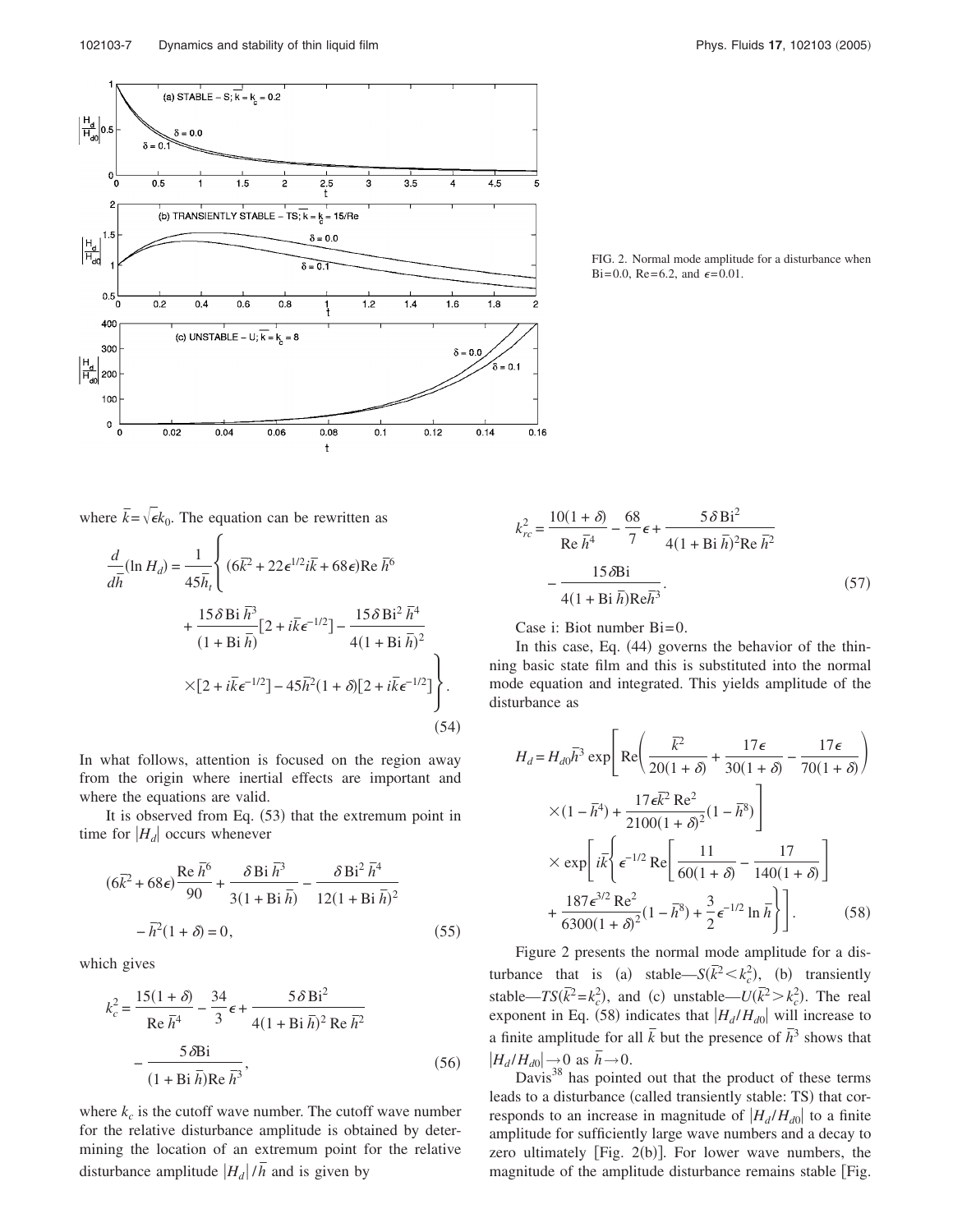

FIG. 3. Maximum disturbance amplitude and relative disturbance amplitude for transient stability when Bi  $=0$ , Re=6.2, and  $\epsilon = 0.01$ .

 $2(a)$ ]. The maximum disturbance amplitude predicted by linear theory is given by

$$
\left| \frac{H_d}{H_{d0}} \right|_{\text{max}} = \left( \frac{15(1+\delta)}{\overline{k}^2 \text{ Re}} \right)^{3/4} \exp\left[ \frac{1}{20} \left( \frac{\overline{k}^2 \text{ Re}^2}{1+\delta} - 15 \right) \right].
$$
\n(59)

The maximum relative disturbance amplitude is obtained as

$$
\left| \frac{H_d/H_{d0}}{\bar{h}} \right|_{\text{max}} = \left( \frac{10(1+\delta)}{\bar{k}^2 \text{ Re}} \right)^{1/2} \exp\left[ \frac{1}{20} \left( \frac{\bar{k}^2 \text{ Re}^2}{1+\delta} - 10 \right) \right].
$$
\n(60)

Figure 3 shows the maximum disturbance and relative disturbance amplitude for transient stability and the result reveals that both increase monotonically with the wave number.

The role of temperature-dependent viscosity (parameter  $\delta$ ) is evident from Figs. 2 and 3. It is observed that in all cases, the magnitude of disturbance amplitude (when  $\delta \neq 0$ ) is always less than the corresponding case of constant viscosity of fluid. The temperature-dependent viscosity has a tendency to stabilize the flow.

Case ii: Biot number  $Bi \neq 0$ .

Figure 4 shows the relative disturbance amplitude as a function of time for Re=7.4 and 6.0 when  $\overline{k}$ =4.5 for the transiently stable behavior. The basic state of the film governed by Eq. (43) is used in the normal mode equation and integrated numerically to study the dynamic behavior of the



FIG. 4. Normalized disturbance amplitude over time when Bi=10.0 and  $\epsilon$ =0.01.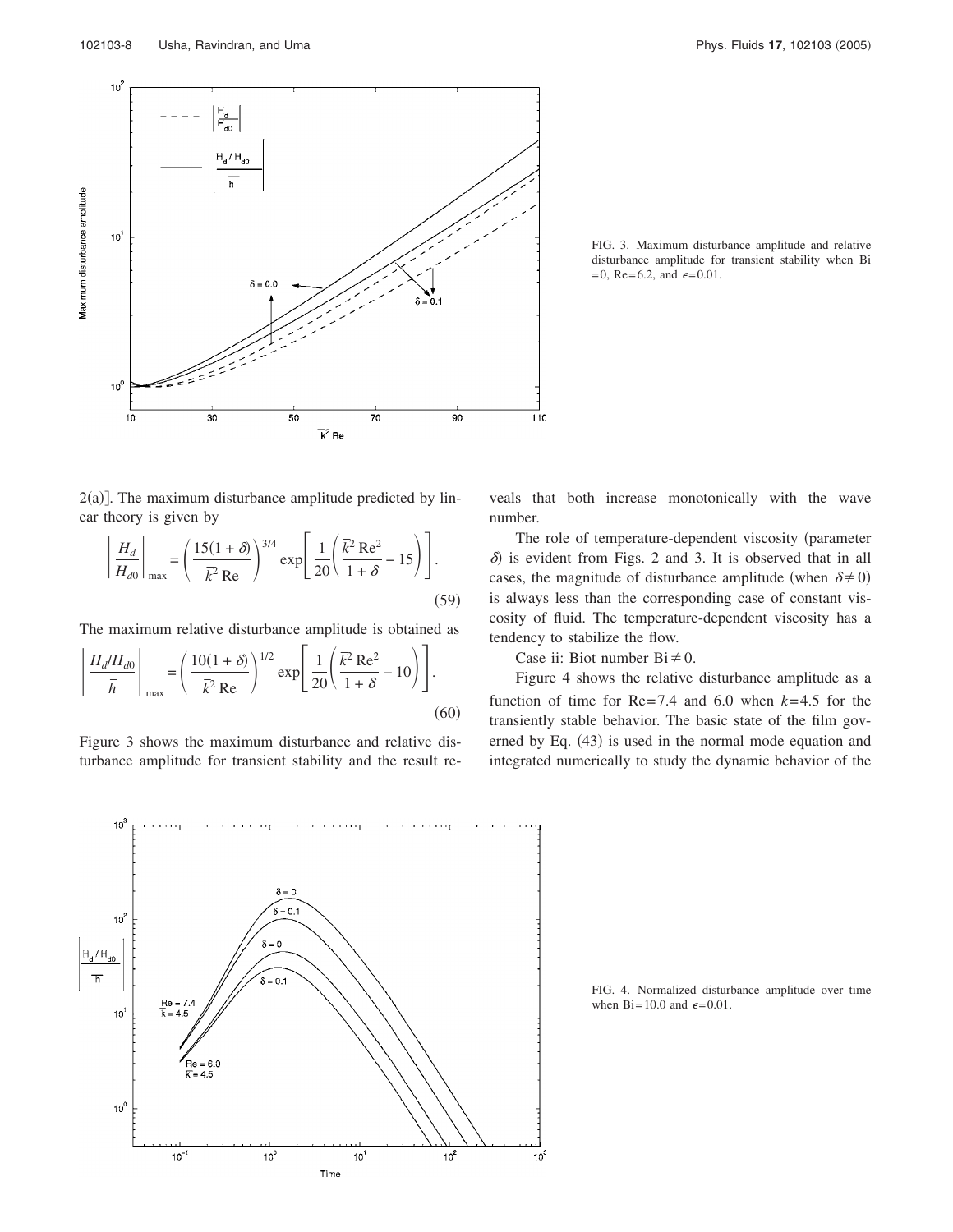perturbed basic state. It is observed that  $|H_d/H_{d0}|$  exhibits two regions—one in which the disturbance is stable and the other in which it is transiently stable. The disturbance amplitude increases initially, reaches a maximum at around  $t=2$  $(\approx 0.1 \text{ s})$  and then decays monotonically. The disturbance amplitude takes a value below its initial value at *t*=250  $(\simeq 7-8$  s). It is observed that at around *t*=18 ( $\simeq 0.7$  s), the normalized disturbance amplitude is still significant and takes one fourth of its maximum value. It is worth mentioning here that the choice of the wave number is subjective in the sense that a larger wave number might have resulted in larger disturbance amplitude at the outset of Phase II and a smaller wave number might have produced a smaller disturbance amplitude at the start of Phase II, where Phase II begins at a time *t* when disturbance amplitude equals one fourth of the initial amplitude.

The same scenario has been observed by Reisfeld *et al.*<sup>39</sup> in their investigation of linear stability theory for an evaporating fluid consisting of a dissolved or suspended solute in a volatile solvent. Reisfeld *et al.*<sup>39</sup> have reported that their predictions based on linear stability theory are well supported by the observations by Spangler *et al.*<sup>40</sup> It has not been possible to compare the results of the present paper with experimental predictions due to the nonavailability of such experimental results incorporating thermal effects.

#### **VI. CONCLUSIONS**

The thermal effects on the planarization and thinning process of a nonvolatile thin viscous incompressible liquid film whose viscosity varies with temperature on a heated disk during spin coating is investigated. The evolution equation describing the transient film thickness is derived on the basis of lubrication theory and small aspect ratio for the film. The linear stability analysis is performed in the region lying away from the origin where inertial effects are important and where the equations are valid. The results show that the infinitesimal disturbances decay for small wave numbers and are transiently stable for large wave numbers, for both zero and nonzero values of Biot number.

It is worth mentioning that in the investigation on axisymmetric wave regimes in viscous liquid film flow over a spinning disk by Sisoev *et al.*<sup>17</sup> the results of the amplification factors  $\omega_{k,i}$  of unstable perturbations for different wave numbers  $\alpha_k$  have been presented<sup>17</sup> [Fig. (6b); p. 398; JFM 2003]. The solutions of the eigenvalue problem and those of linearized Navier-Stokes equations and boundary conditions have been presented. It is observed that the localized solutions adequately capture the properties of the full problem. In the present case, the solutions of the eigenvalue problem also show an analogous behavior namely, the disturbance grows to a maximum, then decays and exhibits a transiently stable behavior. It is hoped that the corresponding linearized solution of Navier-Stokes equations and energy equation would predict the same behavior as the localized solution for the same parameter values and this forms a part of our future work. It is important to note that, in the investigation by Sisoev *et al.*<sup>17</sup> and in the studies,<sup>13–21</sup> the steady or unsteady wave regimes exist in time, with the parameters depending strongly on surface tension. On the other hand, in the case of flow considered, any perturbation is vanishing with time, and the film thickness becomes monotonically decreasing in accordance with Eq.  $(43)$ . Moreover, the linearized Eq.  $(47)$ does not contain the Weber number because the stabilizing mechanism is just the spreading due to centrifugal forces.

Further, the numerical solution of the evolution equation for transient film thickness with boundary conditions corresponding to either the flow over the infinite disk when asymptotic boundary conditions are applied or to coating the disk with the edge may throw more light on the role of temperature-dependent viscosity on the planarization and rate of thinning of the film on a spinning disk. It is expected that such an analysis would help in concluding whether the linear stability analysis presented in this investigation captures the essential features of the thinning film or not and this is of considerable importance to researchers in the field of spin coating and forms a part of future work.

## **ACKNOWLEDGMENTS**

The authors sincerely thank both the referees for their very valuable suggestions and useful comments. They have helped in improving the quality, content, and style of the article. They thank one of the referees for suggesting the second approach of prescribing the boundary condition at the edge of the disk. They also sincerely thank the Editor, Professor John Kim for his very encouraging remarks and suggestions.

- $<sup>1</sup>A$ . G. Emslie, F. D. Bonner, and L. G. Peck, "Flow of a viscous liquid on</sup> a rotating disk," J. Appl. Phys. 29, 858 (1958).
- 2 T. G. Myers, "Thin films with high surface tension," SIAM Rev. **40**, 441  $(1998).$
- <sup>3</sup>B. G. Higgins, "Film flow on a rotating disk," Phys. Fluids **29**, 3522  $(1986).$
- <sup>4</sup>T. Rehg and B. G. Higgins, "The effect of inertia and interfacial shear on film flow over a rotating disc," Phys. Fluids 31, 1360 (1988).
- ${}^5C$ . Y. Wang, L. T. Watson, and K. A. Alexander, "Spinning of a liquid film from an accelerating disk," IMA J. Appl. Math. 46, 201 (1991).
- 6 L. E. Stillwagon and R. G. Larson, "Levelling of thin film over uneven substrates during spin coating," Phys. Fluids A 2, 1937 (1990).
- ${}^{7}$ L. E. Stillwagon and R. G. Larson, "Planarization during spin coating," Phys. Fluids A 4, 895 (1992).
- <sup>8</sup>A. Kitamura, "Asymptotic solution for film flow on a rotating disk," Phys. Fluids **12**, 2141 (2000).
- <sup>9</sup>J. A. Moriarity, L. W. Schwartz, and E. O. Tuck, "Unsteady spreading of thin liquid films with small surface tension," Phys. Fluids A **3**, 733  $(1991).$
- <sup>10</sup>I. S. McKinley, S. K. Wilson, and B. R. Duffy, "Spin coating and air-jet blowing of thin viscous drops," Phys. Fluids 11, 30 (1999).
- <sup>11</sup>F. Melo, J. F. Joanny, and S. Fauve, "Fingering instability of spinning drops," Phys. Rev. Lett. **63**, 1958 (1989).
- <sup>12</sup>M. A. Spaid and G. M. Homsy, "Stability of Newtonian and viscoelastic dynamic contact lines," Phys. Fluids 8, 460 (1996).
- <sup>13</sup>V. Ya. Shkadov, "Some methods and problems of the theory of hydrodynamic stability," Scientific Proceedings 25, Institute of Mechanics of Lomonosov Moscow State University, Moscow (1973).
- <sup>14</sup>J. W. Rauscher, R. E. Kelly, and J. D. Cole, "An asymptotic solution for the laminar flow of thin films on a rotating disk," J. Appl. Mech. **40**, 43  $(1973).$
- <sup>15</sup>W. P. Woods, "The hydrodynamics of thin liquid films flowing over a rotating disc," Ph.D. thesis, University of Newcastle upon Tyne, UK  $(1995).$
- <sup>16</sup>S. Thomas, A. Faghri, and W. Hankey, "Experimental analysis and flow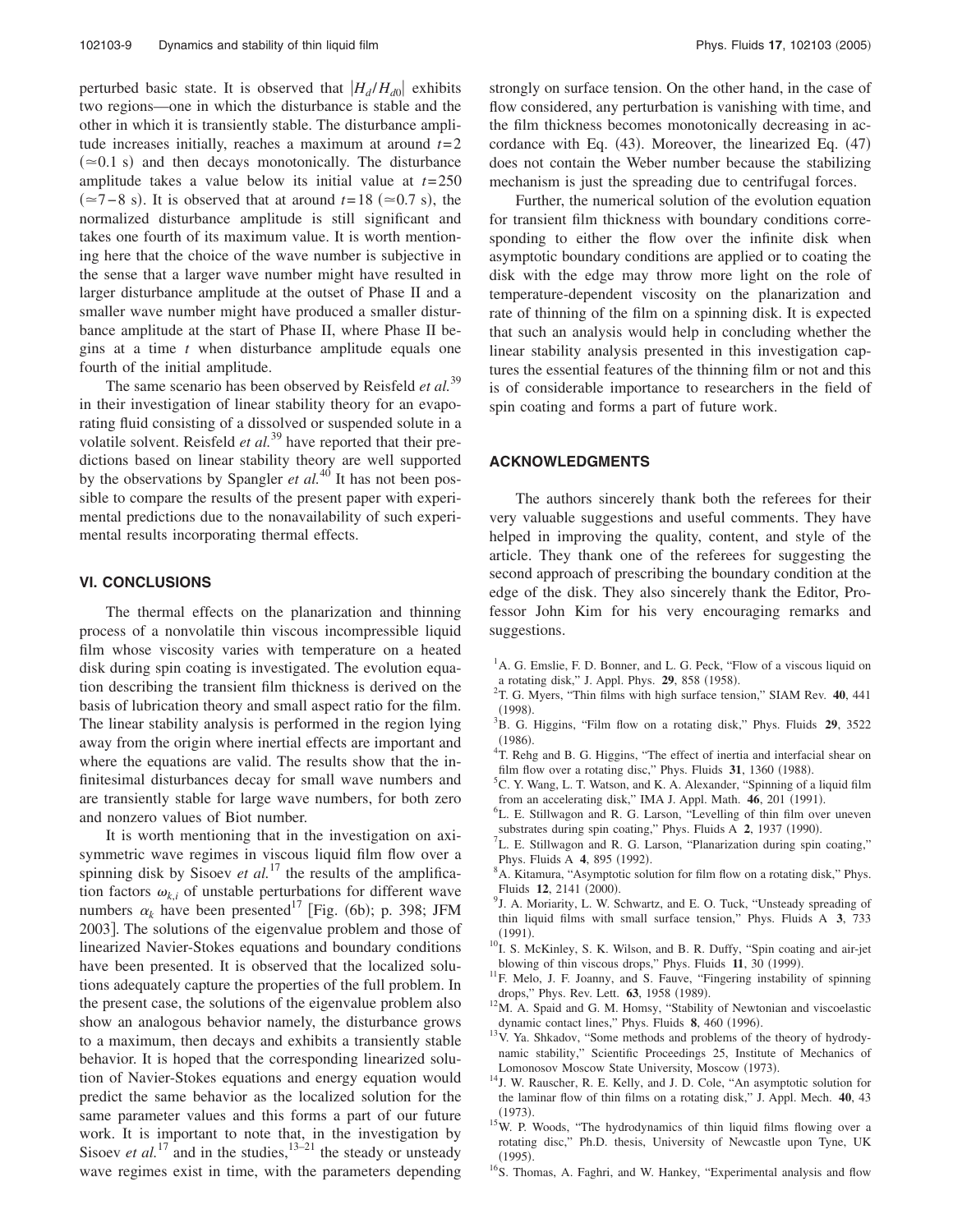visualization of a thin liquid film on a stationary and rotating disk," J. Fluids Eng. 113, 73 (1991).

- <sup>17</sup>G. M. Sisoev, O. K. Matar, and C. J. Lawrence, "Axisymmetric wave regimes in viscous liquid film over a spinning disk," J. Fluid Mech. **495**, 385 (2003).
- <sup>18</sup>A. F. Charwat, R. E. Kelly, and C. Gazley, "The flow and stability of thin liquid films on a rotating disk," J. Fluid Mech. 53, 227 (1972).
- <sup>19</sup>D. J. Needham and J. H. Merkin, "The development of nonlinear waves on the surface of a horizontally rotating thin liquid film," J. Fluid Mech. **184**, 357 (1987).
- <sup>20</sup>G. M. Sisoev and V. Ya. Shkadov, "Flow stability of a film of viscous liquid on the surface of a rotating disc," J. Eng. Phys. 52, 671 (1987).
- $^{21}V$ . I. Eliseev, "Spatial stability of film flow on a rotating disk," J. Appl. Mech. Tech. Phys. **24**, 112 (1983).
- $^{22}$ B. S. Dandapat and P. C. Ray, "Film cooling on a rotating disk," Int. J. Non-Linear Mech. **25**, 569 (1990).
- $^{23}$ B. S. Dandapat and P. C. Ray, "Flow of a thin liquid film over a cold/hot rotating disk," Int. J. Non-Linear Mech. 28, 489 (1993).
- $24R$ . Usha and R. Ravindran, "Analysis of cooling of a conducting fluid film of non-uniform thickness on a rotating disk," Int. J. Non-Linear Mech. **39**, 153 (2004).
- $^{25}$ A. Kitamura, "Thermal effects on liquid film flow during spin coating," Phys. Fluids 13, 2788 (2001).
- $^{26}$ D. J. Elliott and M. A. Hockey, "One micron range photoresist imaging: a practical approach," Solid State Technol. 22, 53 (1979).
- ${}^{27}$ T. J. Rehg, "Spin coating of monodisperse colloidal suspensions: evidence of evaporative convection," Ph.D. dissertation, University of California (1992).
- <sup>28</sup>T. J. Rehg and B. G. Higgins, "Spin coating of colloidal suspensions,"
- AIChE J. 38, 489 (1992).  $^{29}$ B. Reisfeld, S. G. Bankoff, and S. H. Davis, "The dynamics and stability
- of thin liquid films during spin coating," J. Appl. Phys. 70, 5258 (1991). <sup>30</sup>B. Reisfeld and S. G. Bankoff, "Nonlinear stability of a heated thin liquid
- film with variable viscosity," Phys. Fluids A 2, 2066 (1990). <sup>31</sup>S. Middleman, "Lubricant retention on a spinning disk," AIChE J. **35**,
- 1753 (1989).
- <sup>32</sup>B. Reisfeld and S. G. Bankoff, "Non-isothermal flow of a liquid film on a horizontal cylinder," J. Fluid Mech. **236**, 167 (1992).
- $33R$ . W. Atherton and G. M. Homsy, "On the derivation of evolution equations for interfacial waves," Chem. Eng. Commun. 2, 57 (1976).
- <sup>34</sup>Y. Tu, "Depletion and retention of fluid on a rotating disk," J. Lubr. Technol. **105**, 625 (1983).
- <sup>35</sup>J. H. Hwang and F. Ma, "On the flow of a thin liquid film over a rough rotating disk," J. Appl. Phys. **66**, 388 (1989).
- <sup>36</sup>S. W. Joo, S. H. Davis, and S. G. Bankoff, "Long-wave instabilities of heated falling films: two-dimensional theory of uniform layers," J. Fluid Mech. 230, 117 (1991).
- <sup>37</sup>T. Von Kármań, "Uber laminare and turbulente reibung," Z. Angew. Math. Mech. **1**, 233 (1921).
- <sup>38</sup>S. H. Davis, "The stability of time-periodic flows," Annu. Rev. Fluid Mech. **8**, 57 (1976).
- <sup>39</sup>B. Reisfeld, S. G. Bankoff, and S. H. Davis, "The dynamics and stability of thin liquid films during spin coating," J. Appl. Phys. 70, 5267 (1991).
- <sup>40</sup>L. L. Spangler, J. M. Torkelson, and J. S. Royal, "Influence of solvent and molecular weight on thickness and surface topography of spin-coated polymer films," Polym. Eng. Sci. **30**, 644 (1989).